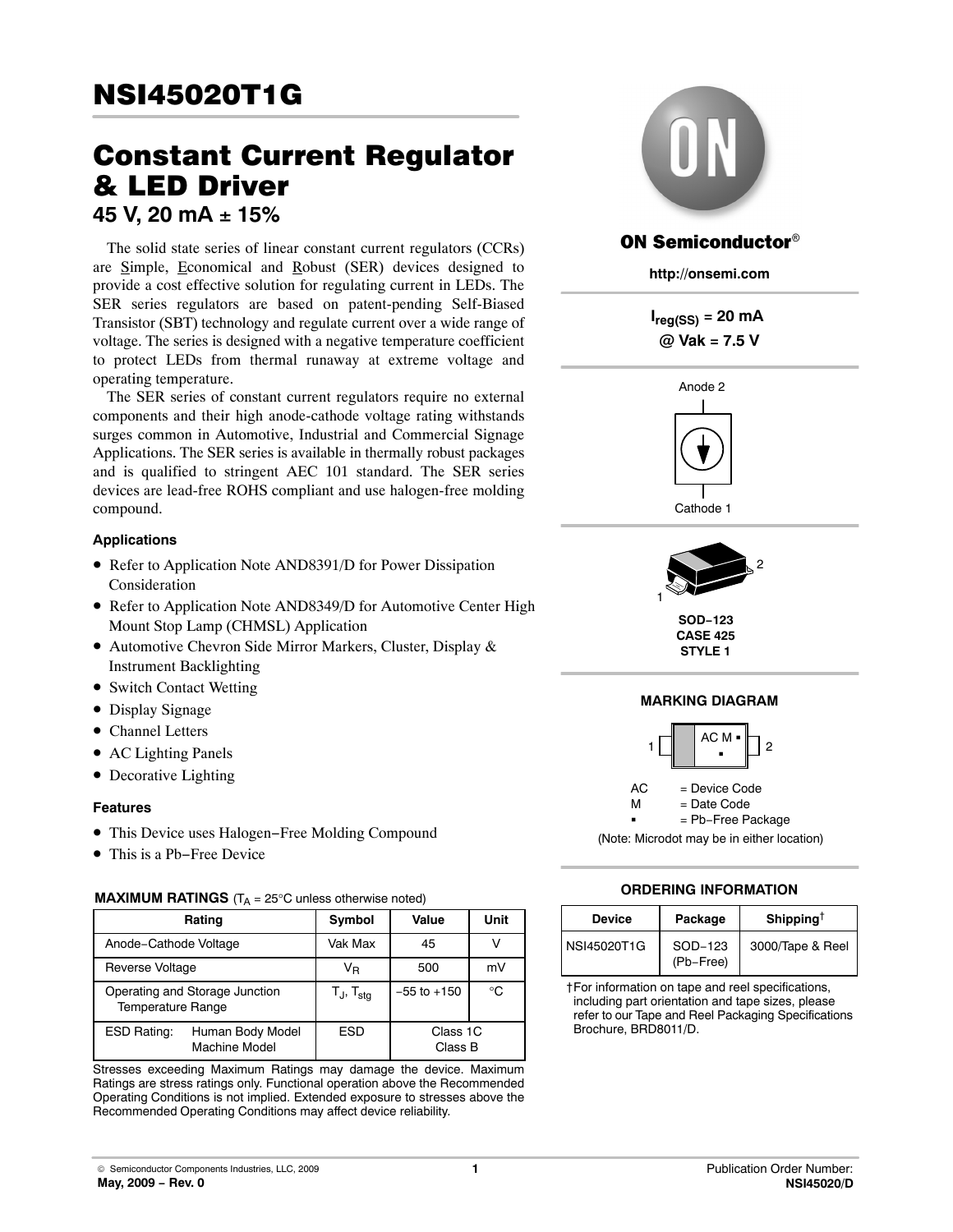# **NSI45020T1G**

#### **ELECTRICAL CHARACTERISTICS** (T<sub>A</sub> = 25°C unless otherwise noted)

| <b>Characteristic</b>                         | <b>Symbol</b>  | Min  | <b>Typ</b> | Max  | Unit |
|-----------------------------------------------|----------------|------|------------|------|------|
| Steady State Current $@$ Vak = 7.5 V (Note 1) | $I_{reg}$ (SS) | 17   | 20         | 23   | mA   |
| Voltage Overhead (Note 2)                     | Voverhead      |      | 1.8        |      |      |
| Pulse Current $@$ Vak = 7.5 V (Note 3)        | $I_{reg(P)}$   | 18.5 | 22.5       | 26.5 | mA   |

1. I<sub>reg(SS)</sub> steady state is the voltage (Vak) applied for a time duration ≥ 10 sec, using FR−4 @ 300 mm<sup>2</sup> 1 oz. Copper traces, in still air.

2. V<sub>overhead</sub> = V<sub>in</sub> − V<sub>LEDs</sub>. V<sub>overhead</sub> is minimum value for 85% I<sub>reg(SS)</sub>.

3.  $\sf I_{reg(P)}$  non−repetitive pulse test. Pulse width t ≤ 300  $\mu$ sec.

## **THERMAL CHARACTERISTICS**

| <b>Characteristic</b>                                                      | Symbol                            | Max             | Unit          |
|----------------------------------------------------------------------------|-----------------------------------|-----------------|---------------|
| Total Device Dissipation (Note 4) $T_A = 25^{\circ}C$<br>Derate above 25°C | $P_D$                             | 208<br>1.66     | mW<br>mW/°C   |
| Thermal Resistance, Junction-to-Ambient (Note 4)                           | $R_{\theta$ JA                    | 600             | $\degree$ C/W |
| Thermal Reference, Junction-to-Cathode Lead (Note 4)                       | $R_{\text{WJL}}$                  | 196             | $\degree$ C/W |
| Total Device Dissipation (Note 5) $T_A = 25^{\circ}C$<br>Derate above 25°C | $P_D$                             | 227<br>1.8      | mW<br>mW/°C   |
| Thermal Resistance, Junction-to-Ambient (Note 5)                           | $R_{\theta JA}$                   | 550             | $\degree$ C/W |
| Thermal Reference, Junction-to-Cathode Lead (Note 5)                       | $R_{\text{WJL}}$                  | 160             | $\degree$ C/W |
| Total Device Dissipation (Note 6) $T_A = 25^{\circ}C$<br>Derate above 25°C | $P_D$                             | 347<br>2.8      | mW<br>mW/°C   |
| Thermal Resistance, Junction-to-Ambient (Note 6)                           | $R_{\theta JA}$                   | 360             | $\degree$ C/W |
| Thermal Reference, Junction-to-Cathode Lead (Note 6)                       | $\mathsf{R}_{\mathsf{WJL}}$       | 160             | $\degree$ C/W |
| Total Device Dissipation (Note 7) $T_A = 25^{\circ}C$<br>Derate above 25°C | $P_D$                             | 368<br>2.9      | mW<br>mW/°C   |
| Thermal Resistance, Junction-to-Ambient (Note 7)                           | $\mathsf{R}_{\theta \mathsf{JA}}$ | 340             | $\degree$ C/W |
| Thermal Reference, Junction-to-Cathode Lead (Note 7)                       | $R_{\text{WJL}}$                  | 132             | $\degree$ C/W |
| Total Device Dissipation (Note 8) $T_A = 25^{\circ}C$<br>Derate above 25°C | $P_D$                             | 436<br>3.5      | mW<br>mW/°C   |
| Thermal Resistance, Junction-to-Ambient (Note 8)                           | $R_{\theta$ JA                    | 287             | $\degree$ C/W |
| Thermal Reference, Junction-to-Cathode Lead (Note 8)                       | $R_{\psi JL}$                     | 148             | $\degree$ C/W |
| Total Device Dissipation (Note 9) $T_A = 25^{\circ}C$<br>Derate above 25°C | $P_D$                             | 463<br>3.7      | mW<br>mW/°C   |
| Thermal Resistance, Junction-to-Ambient (Note 9)                           | $\mathsf{R}_{\theta \mathsf{JA}}$ | 270             | $\degree$ C/W |
| Thermal Reference, Junction-to-Cathode Lead (Note 9)                       | $\mathsf{R}_{\mathsf{WJL}}$       | 120             | $\degree$ C/W |
| Junction and Storage Temperature Range                                     | $T_J$ , $T_{\text{stg}}$          | $-55$ to $+150$ | $^{\circ}C$   |

4. FR−4 @ 100 mm2, 1 oz. copper traces, still air.

5. FR−4 @ 100 mm<sup>2</sup>, 2 oz. copper traces, still air.

6. FR-4  $@$  300 mm<sup>2</sup>, 1 oz. copper traces, still air.

7. FR−4 @ 300 mm<sup>2</sup>, 2 oz. copper traces, still air.

8. FR−4 @ 500 mm<sup>2</sup>, 1 oz. copper traces, still air.

9. FR−4 @ 500 mm<sup>2</sup>, 2 oz. copper traces, still air.

NOTE: Lead measurements are made by non−contact methods such as IR with treated surface to increase emissivity to 0.9. Lead temperature measurement by attaching a T/C may yield values as high as 30% higher °C/W values based upon empirical measurements and method of attachment.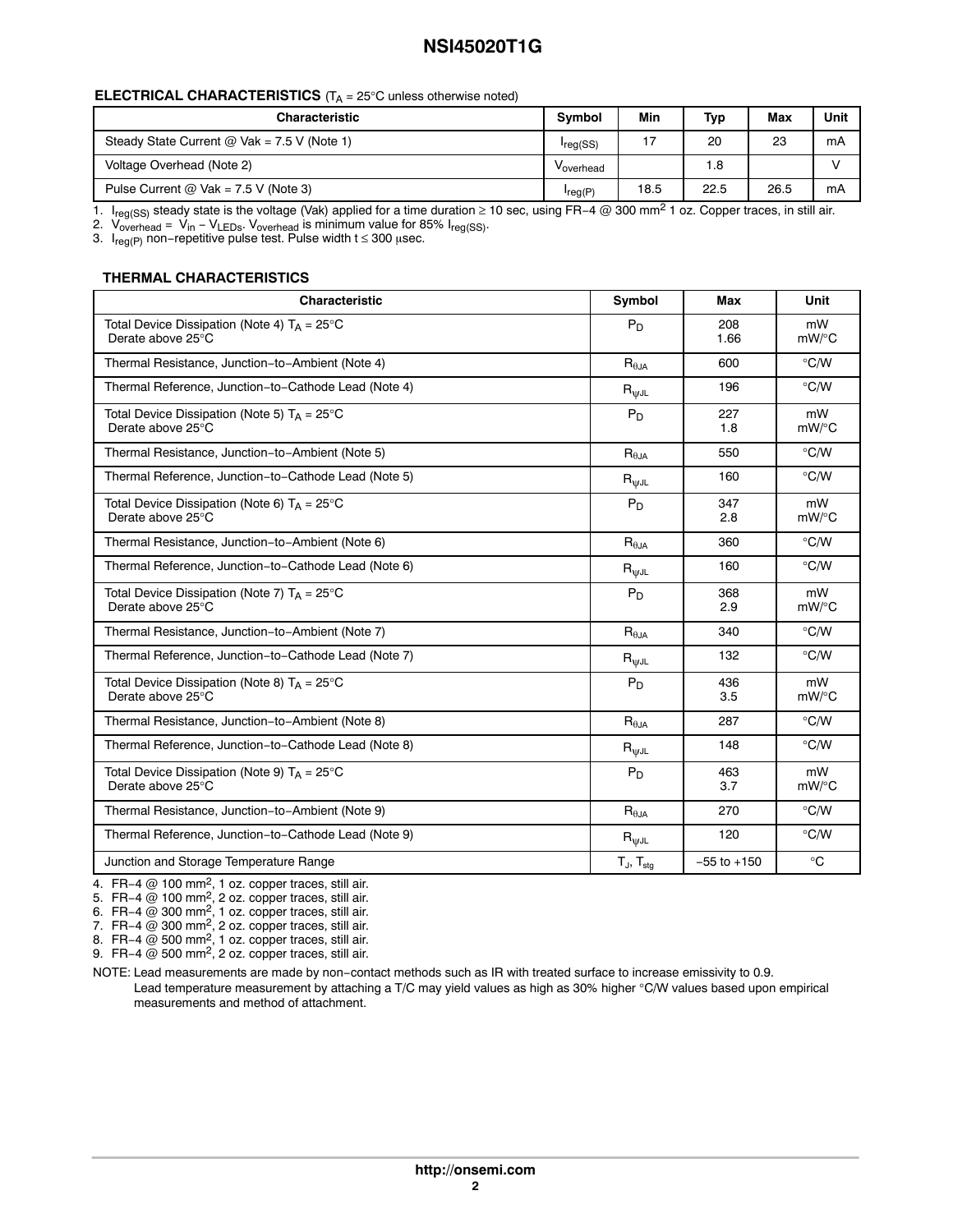# **NSI45020T1G**

#### **TYPICAL PERFORMANCE CURVES**

Minimum FR−4 @ 300 mm2, 1 oz Copper Trace, Still Air

<span id="page-2-0"></span>

**Temperature**  $@$  **T<sub>J</sub> = 150** $^{\circ}$ **C**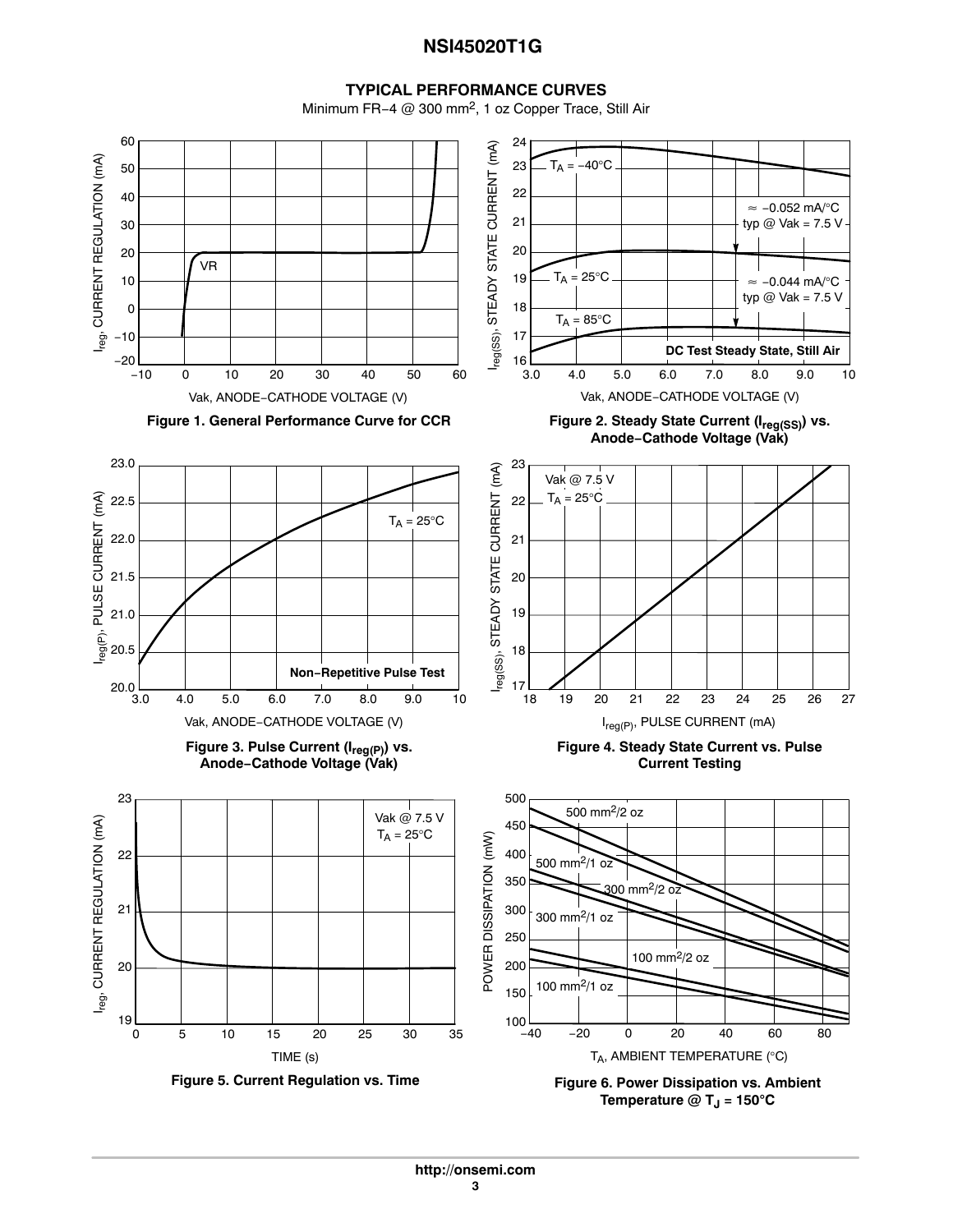## <span id="page-3-0"></span>**APPLICATIONS**

![](_page_3_Figure_2.jpeg)

#### **Figure 7. Typical Application Circuit (20 mA each LED String)**

Number of LED's that can be connected is determined by: **D1 is a reverse battery protection diode LED's = ((Vin − QX VF + D1 VF)/LED VF) Example: Vin = 12 Vdc, QX VF = 3.5 Vdc, D1VF = 0.7 V LED**  $V_F = 2.2$  **Vdc @ 20 mA (12 Vdc − 4.2 Vdc)/2.2 Vdc = 3 LEDs in series.**

![](_page_3_Figure_5.jpeg)

#### **Figure 8. Typical Application Circuit (60 mA each LED String)**

Number of LED's that can be connected is determined by: **D1 is a reverse battery protection diode Example:**  $V_{in}$  **= 12 Vdc,**  $Q_X V_F$  **= 3.5 Vdc, D1VF = 0.7 V LED**  $V_F = 2.6$  **Vdc @ 60 mA (12 Vdc − (3.5 + 0.7 Vdc))/2.6 Vdc = 3 LEDs in series. Number of Drivers = LED current/20 mA 60 mA/20 mA = 3 Drivers (Q1, Q2, Q3)**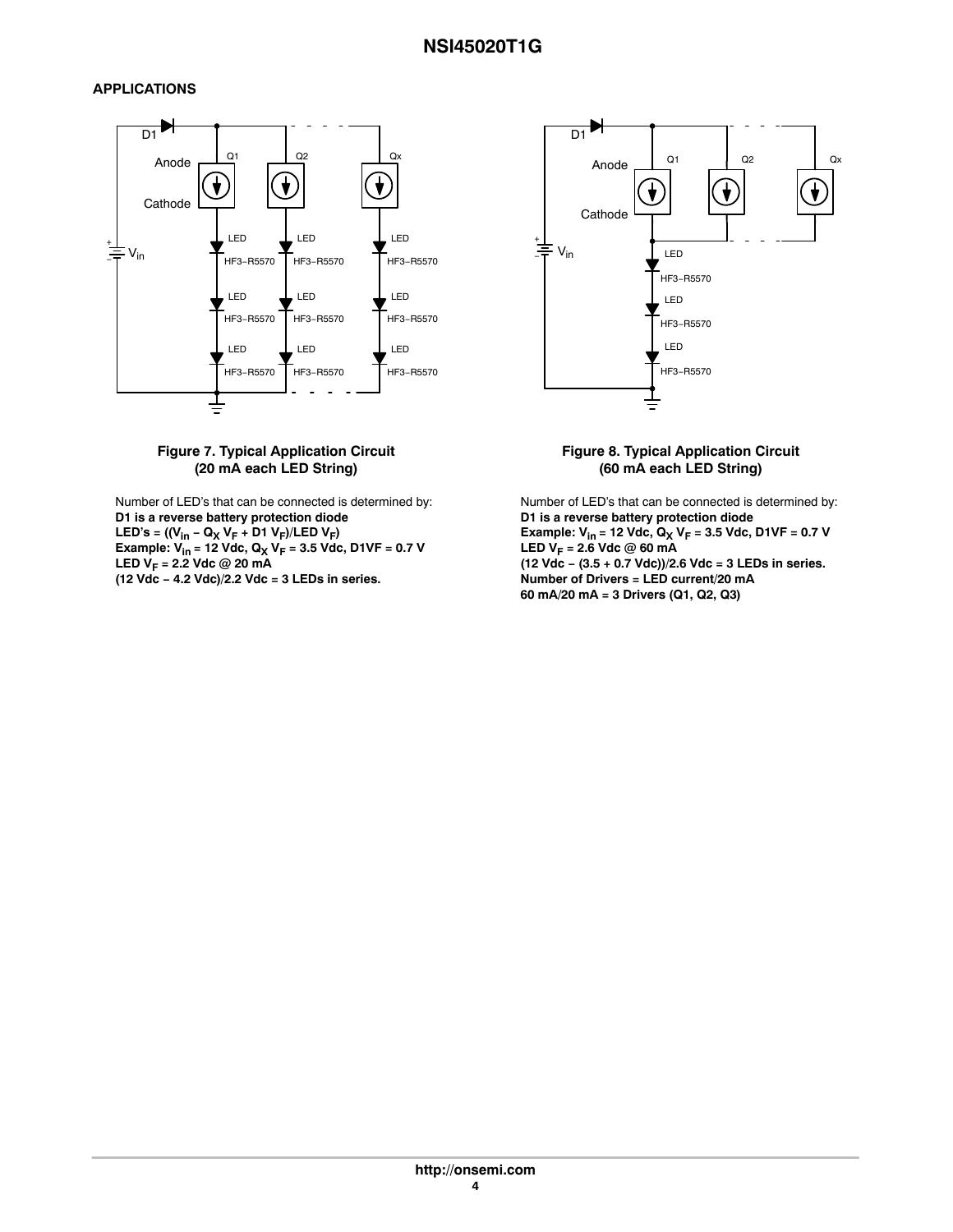| <b>ON Semiconductor CCR Design</b>                                                                 | <b>Resistor Biased Design</b>                                                          |  |  |
|----------------------------------------------------------------------------------------------------|----------------------------------------------------------------------------------------|--|--|
| Constant brightness over full Automotive Supply Voltage<br>(more efficient), see Figure 9          | Large variations in brightness over full Automotive Supply Voltage                     |  |  |
| Little variation of power in LEDs, see Figure 10                                                   | Large variations of current (power) in LEDs                                            |  |  |
| Constant current extends LED strings lifetime, see Figure 9                                        | High Supply Voltage/ Higher Current in LED strings limits lifetime                     |  |  |
| Current decreases as voltage increases, see Figure 9                                               | Current increases as voltage increases                                                 |  |  |
| Current supplied to LED string decreases as temperature<br>increases (self-limiting), see Figure 2 | LED current decreases as temperature increases                                         |  |  |
| No resistors needed                                                                                | Requires costly inventory<br>(need for several resistor values to match LED intensity) |  |  |
| Fewer components, less board space required                                                        | More components, more board space required                                             |  |  |
| Surface mount component                                                                            | Through-hole components                                                                |  |  |

![](_page_4_Figure_2.jpeg)

![](_page_4_Figure_3.jpeg)

#### **Current Regulation: Pulse Mode (Ireg(P)) vs DC Steady-State (Ireg(SS))**

There are two methods to measure current regulation: Pulse mode  $(I_{reg(P)})$  testing is applicable for factory and incoming inspection of a CCR where test times are a minimum. ( $t \leq 300 \,\mu s$ ). DC Steady-State ( $I_{reg(SS)}$ ) testing is applicable for application verification where the CCR will be operational for seconds, minutes, or even hours. ON Semiconductor has correlated the difference in  $I_{reg(P)}$  to

 $I_{reg(SS)}$  for stated board material, size, copper area and copper thickness.  $I_{reg(P)}$  will always be greater than  $I_{reg(SS)}$ due to the die temperature rising during  $I_{reg(SS)}$ . This heating effect can be minimized during circuit design with the correct selection of board material, metal trace size and weight, for the operating current, voltage, board operating temperature  $(T_A)$  and package. (Refer to Thermal Characteristics table).